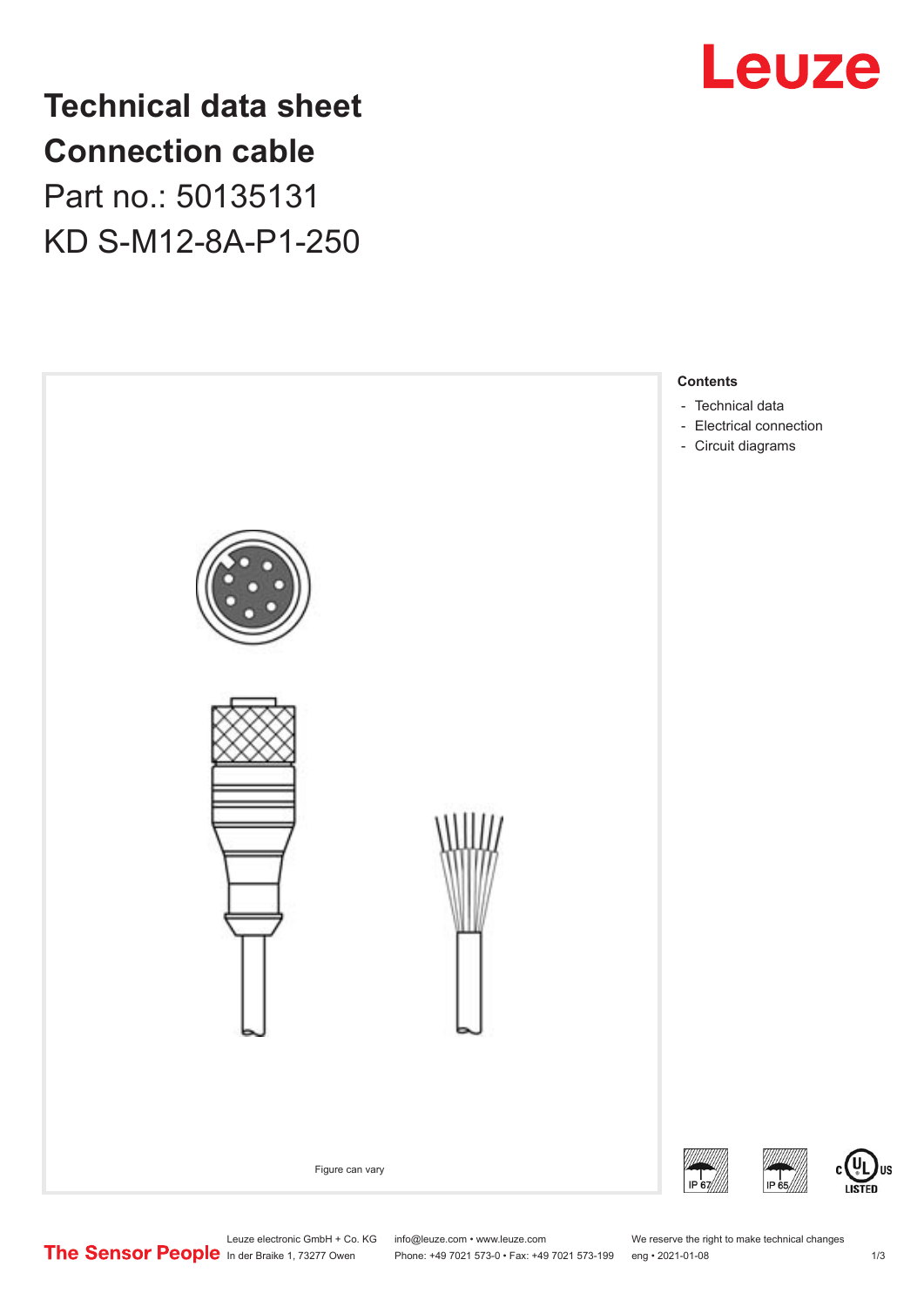## <span id="page-1-0"></span>**Technical data**

### **Electrical data**

**Performance data Operating voltage** 30 V AC/DC

#### **Connection**

| <b>Connection 1</b>               |                                                                                                                                                                                                                                |
|-----------------------------------|--------------------------------------------------------------------------------------------------------------------------------------------------------------------------------------------------------------------------------|
| <b>Type of connection</b>         | Connector                                                                                                                                                                                                                      |
| <b>Thread size</b>                | M12                                                                                                                                                                                                                            |
| <b>Type</b>                       | Female                                                                                                                                                                                                                         |
| Handle body material              | <b>PUR</b>                                                                                                                                                                                                                     |
| No. of pins                       | 8-pin                                                                                                                                                                                                                          |
| Encoding                          | A-coded                                                                                                                                                                                                                        |
| Version                           | Axial                                                                                                                                                                                                                          |
| Lock                              | Screw fitting, nickel-plated diecast zinc,<br>recommended torque 0.6 Nm, self-<br>locking                                                                                                                                      |
| <b>Connection 2</b>               |                                                                                                                                                                                                                                |
| <b>Type of connection</b>         | Open end                                                                                                                                                                                                                       |
|                                   |                                                                                                                                                                                                                                |
| <b>Cable properties</b>           |                                                                                                                                                                                                                                |
| <b>Number of conductors</b>       | 8 Piece(s)                                                                                                                                                                                                                     |
| Wire cross section                | $0.25$ mm <sup>2</sup>                                                                                                                                                                                                         |
| <b>AWG</b>                        | 24                                                                                                                                                                                                                             |
| Sheathing color                   | <b>Black</b>                                                                                                                                                                                                                   |
| <b>Shielded</b>                   | Yes                                                                                                                                                                                                                            |
| Silicone-free                     | Yes                                                                                                                                                                                                                            |
| Cable design                      | Connection cable (open on one end)                                                                                                                                                                                             |
| Cable diameter (external)         | 6.6 mm                                                                                                                                                                                                                         |
| Cable length                      | 25.000 mm                                                                                                                                                                                                                      |
| <b>Sheathing material</b>         | <b>PUR</b>                                                                                                                                                                                                                     |
| Wire insulation                   | PP                                                                                                                                                                                                                             |
| <b>Traverse rate</b>              | Max. 3.3 m/s with horiz. traverse path of<br>5m and and max, acceleration of 5m/s <sup>2</sup>                                                                                                                                 |
| Suitability for drag chains       | Yes                                                                                                                                                                                                                            |
| Properties of the outer sheathing | Free of CFC, cadmium, silicone, halogen<br>and lead, matt, low-adhesion, abrasion-<br>resistant, easily machine-processable                                                                                                    |
| Resistance of the outer sheathing | Hydrolysis and microbe resistant, good<br>oil, gasoline and chemical resistance in<br>accordance with VDE 0472 part 803 test<br>B. flame retardant in accordance with UL<br>1581 VW1 / CSA FT1 / IEC 60332-1,<br>IEC 60332-2-2 |
| <b>Torsion suitability</b>        | $\pm 30^\circ$ / m (max. 2 mio. cycles with 35<br>cycles / min)                                                                                                                                                                |

#### **Mechanical data**

| <b>Width across flats</b>                                        | $13 \text{ mm}$          |
|------------------------------------------------------------------|--------------------------|
| <b>Bending cycles</b>                                            | 2,000,000 Piece(s)       |
| Bending radius, flexible laying, min.                            | Min. 10 x cable diameter |
| Bending radius, stationary laying, min. Min. 10 x cable diameter |                          |
|                                                                  |                          |
| <b>Environmental data</b>                                        |                          |
| Ambient temperature, operation,<br>flexible use                  | $-2080 °C$               |
| Ambient temperature, operation,<br>stationary use                | $-4080 °C$               |
| <b>Certifications</b>                                            |                          |
| Degree of protection                                             | IP 65                    |
|                                                                  |                          |
|                                                                  | <b>IP67</b>              |
| <b>Certifications</b>                                            | c UL US                  |
| <b>Classification</b>                                            |                          |
|                                                                  |                          |
| <b>Customs tariff number</b>                                     | 85444290                 |
| eCl@ss 5.1.4                                                     | 27279201<br>27279218     |
| eCl@ss 8.0                                                       | 27060311                 |
| eCl@ss 9.0<br>eCl@ss 10.0                                        | 27060311                 |
| eCl@ss 11.0                                                      | 27060311                 |
| <b>ETIM 5.0</b>                                                  | EC001855                 |
| <b>ETIM 6.0</b>                                                  | EC001855                 |

**Leuze** 

# **Electrical connection**

## **Connection 1**

| Type of connection   | Connector                                                                             |
|----------------------|---------------------------------------------------------------------------------------|
| <b>Thread size</b>   | M <sub>12</sub>                                                                       |
| <b>Type</b>          | Female                                                                                |
| Handle body material | <b>PUR</b>                                                                            |
| No. of pins          | 8-pin                                                                                 |
| Encoding             | A-coded                                                                               |
| <b>Version</b>       | Axial                                                                                 |
| Lock                 | Screw fitting, nickel-plated diecast zinc, recommended<br>torque 0.6 Nm, self-locking |